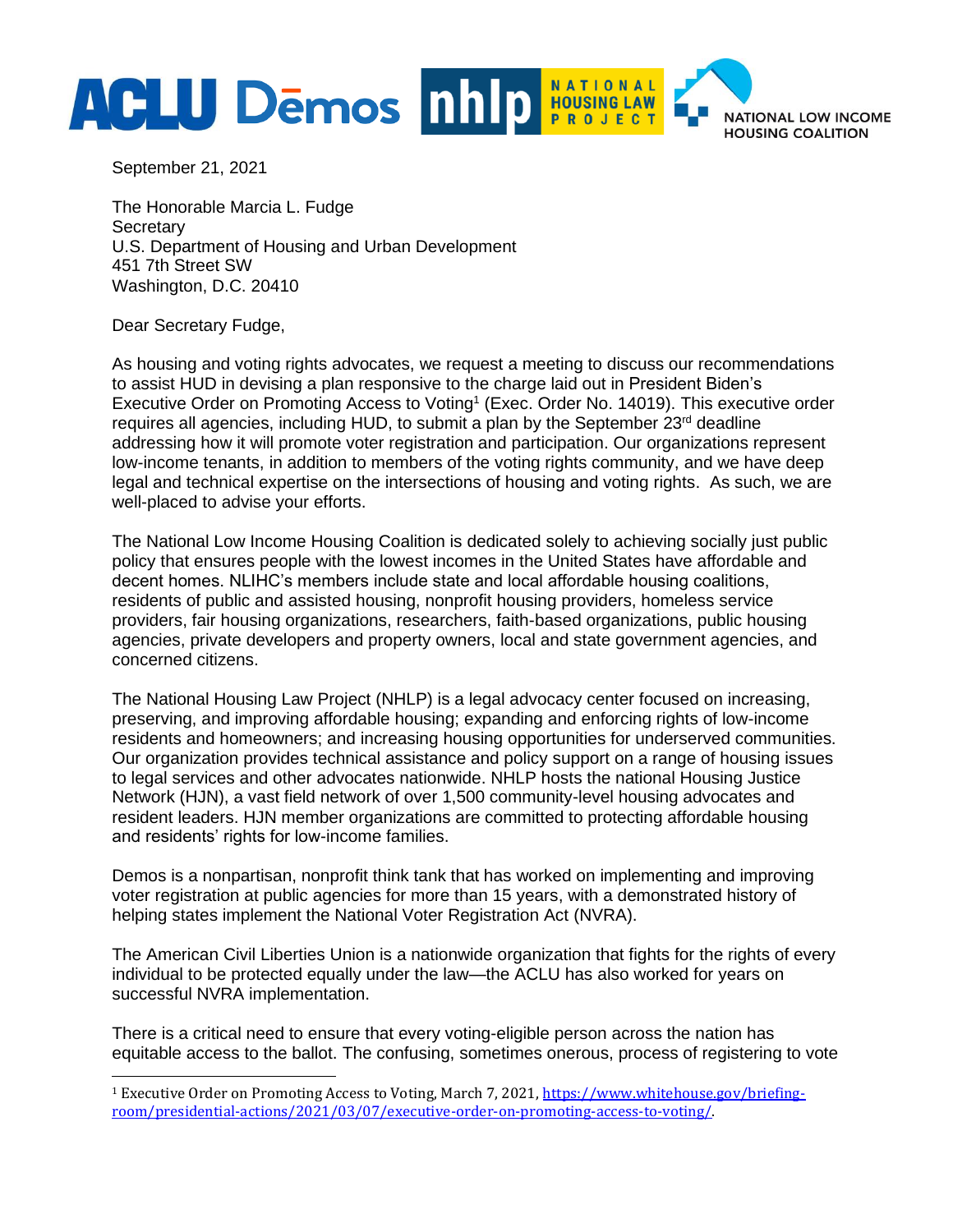keeps more people from voting than almost any other barrier. Throughout history and today, voter registration disproportionately blocks Black and brown people and low-income people from exercising their fundamental right to vote. During the November 2020 elections, 77% of white, non-Hispanic people reported being registered to vote, compared to 69% of Black people, 64% of Asian Americans, and 61% of Hispanic Americans.<sup>2</sup> That same election, 87% of people with an annual family income of \$100,000 or more reported being registered to vote, compared to just 63% of people whose annual family income is less than \$30,000.<sup>3</sup>

Many of the millions of Americans HUD serves each year are low-income, and many are Black and brown.<sup>4</sup> As such, HUD is well-positioned to play a role in eliminating the barrier registration has long played and supporting its constituents to add their important voices to the democratic process. There is much HUD can do to promote voter registration among the millions of lowincome people it serves. In developing the agency's voter registration plan, we urge you to:

- Integrate voter registration into all competitive funding programs, using the voter registration procedures set out in the National Voter Registration Act as a model, and consulting this detailed [guidance](https://www.demos.org/policy-briefs/best-practices-federal-agency-voter-registration) on how to most effectively incorporate voter registration into agency transactions. 5
- Begin consideration of how to incorporate voter registration requirements into any forthcoming competitive funding programs, including any resources enacted through the Build Back Better Act; our groups can be especially helpful on this point.
- Issue updated guidance to all state and local governments, plus 3<sup>rd</sup> party staff administering formula-funded programs, clarifying that they are not only allowed but encouraged to integrate voter registration services into their interactions with residents. Such guidance should strengthen guidance previously provided by HUD, detail the role civic participation can play in improving the quality of life of its residents and creating strong, sustainable, inclusive communities; describe permissible voter registration activities; and provide examples of effective voter registration services. $6$

Additionally, while the September 23<sup>rd</sup> deadline laid out in the Executive Order represents an important benchmark, we know it is not the end of the road for agency voter registration plans. After this week's important deadline, we urge you to share your current plans with the signatories of this letter—organizations that work to deepen and strengthen the rights of lowincome tenants across the country and who are experts in housing law and voter registration so that we may support you in strengthening your plan to best meet the voter registration needs

<sup>2</sup> Census Bureau, "Voting and Registration in the Election of November 2020," [https://www.census.gov/data/tables/time-series/demo/voting-and-registration/p20-585.html.](https://www.census.gov/data/tables/time-series/demo/voting-and-registration/p20-585.html)  <sup>3</sup> Census Bureau, "Voting and Registration in the Election of November 2020,"

[https://www.census.gov/data/tables/time-series/demo/voting-and-registration/p20-585.html.](https://www.census.gov/data/tables/time-series/demo/voting-and-registration/p20-585.html) 

<sup>4</sup> Approximately 66% of the families served by HUD programs identify as a minority. Picture of Subsidized Households, HUD Office of Policy Development and Research (PD&R),

<https://www.huduser.gov/portal/datasets/assthsg.html> (last visited Sept. 20, 2021).

<sup>&</sup>lt;sup>5</sup> "Best Practices for Agency Registration," Demos and ACLU, [https://www.demos.org/policy-briefs/best](https://www.demos.org/policy-briefs/best-practices-federal-agency-voter-registration)[practices-federal-agency-voter-registration.](https://www.demos.org/policy-briefs/best-practices-federal-agency-voter-registration)

 $6$  While HUD's guidance to PHAs from 1996 was a strong start, see [here,](https://www.govinfo.gov/content/pkg/FR-1996-03-07/html/96-5300.htm) we learned anecdotally that it didn't reach many intended recipients, thereby failing to be as effective as it could have been. Any voter registration guidance created for future distribution, then, should come with a strong distribution plan. Again, we're happy to assist with both creating new guidance and devising an appropriate dissemination plan.